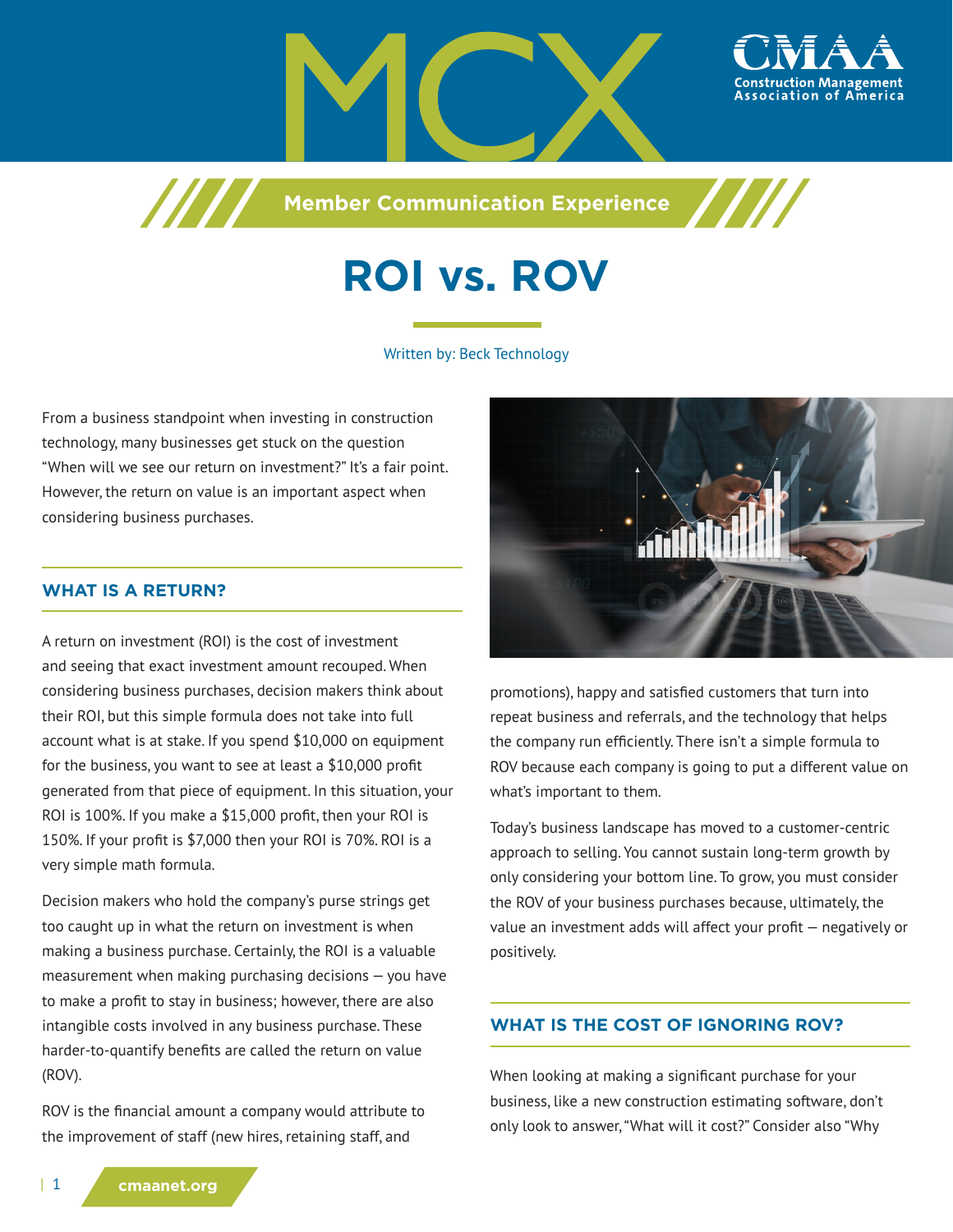should we purchase this?" The price point of the software shouldn't be the only thing that matters. You also need to look at other gains if you move forward, and the losses if you choose not to purchase.

ROV isn't necessarily a number you can calculate because it takes into account all the benefits — those that accounting and financial software can't actively measure — of the purchase besides the direct financial return. Some of the values construction firms should consider are time savings, the accuracy of data, improved collaboration, an increase in repeat customers and the happiness of employees. Documenting these values and referencing them during decisions on capital investments will help in determining what's best for the business as well as considering ROI.

#### **THE BIG DIFFERENCE BETWEEN ROI VS. ROV**

While ROI has simple calculations, the biggest difference between that and ROV is people. Because of the customercentric approach of construction, the value business owners put on people is a major variable in understanding ROV.

To start figuring out ROV, decision makers should know what their team members value. For preconstruction teams, do they hate doing the low-value-add activity of data entry? Do they thrive in customer meetings when the company's historical cost data is at their fingertips? Has someone threatened to throw their computer out of a window because of a misplaced decimal point in an Excel formula?

#### **ROV IN PLAIN SIGHT**

Investment in construction technology can improve your quality of work, make your team more efficient, help finish projects on time, and create consistency that builds trust with project owners. Providing the tools to your preconstruction team to do a better job keeps them more engaged, less stressed, and less burdened. Specifically, senior estimators would have the time to focus on strategic-level thinking, pursuing more projects and collaborating with owners to problem solve and offer alternative solutions.

Looking at the ROV is adding a price to the well-being of your employees and project owner satisfaction. For example, using Excel as an estimating platform drains preconstruction teams of time and effort to complete accurate estimates on time. Mining through multiple lines in a spreadsheet to find a specific cost quantity and the headaches of losing data when copying and pasting causes morale to decline. At some point, the best estimators will leave for a company that embraces innovation and new technology. And that company likely tracks their ROV. They know what their team members value and have purposefully made the decision to boost what employees value.

How much better off will you be after your initial investment? You will be more efficient and will be able to quickly respond to project owner requests. When you add these aspects into your business decisions, you will see that the ROV does turn into profitable dollar signs.  $\mathcal{L}$ 

| 2 **cmaanet.org**